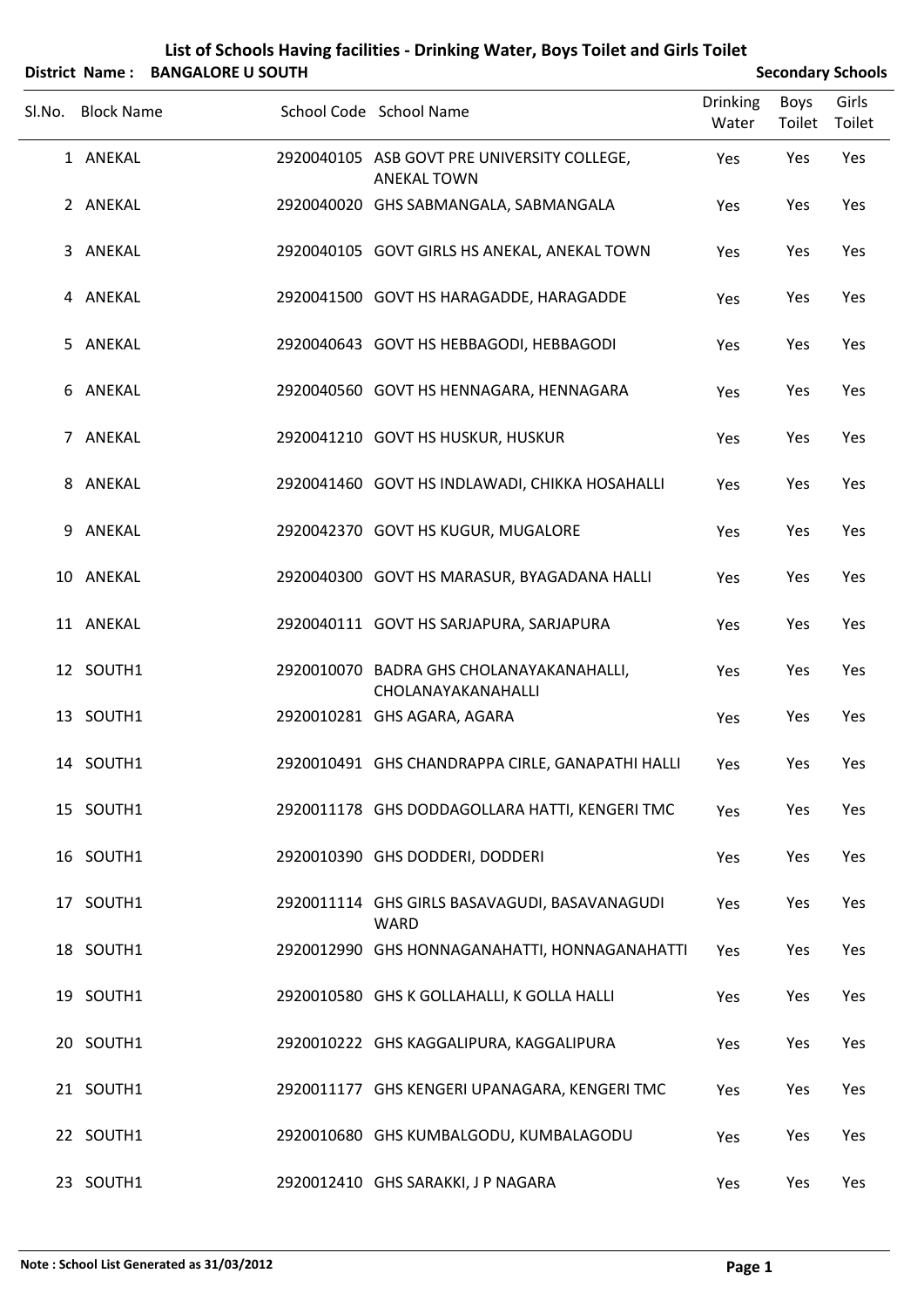| List of Schools Having facilities - Drinking Water, Boys Toilet and Girls Toilet |                          |  |
|----------------------------------------------------------------------------------|--------------------------|--|
| District Name: BANGALORE U SOUTH                                                 | <b>Secondary Schools</b> |  |

|                   |                                                                             |                          |                | SCCONGO Y SCHOOD |
|-------------------|-----------------------------------------------------------------------------|--------------------------|----------------|------------------|
| Sl.No. Block Name | School Code School Name                                                     | <b>Drinking</b><br>Water | Boys<br>Toilet | Girls<br>Toilet  |
| 24 SOUTH1         | 2920011005 GHS SUNKENAHALLI, SREE NAGAR                                     | Yes                      | Yes            | Yes              |
| 25 SOUTH1         | 2920014040 GHS TIPPAGONDANHALLI,<br>TIPPAGONDANHALLI                        | Yes                      | Yes            | Yes              |
| 26 SOUTH1         | 2920010817 GHS UTTARAHALLI, UTTARA HALLI                                    | Yes                      | Yes            | Yes              |
| 27 SOUTH1         | 2920012422 GHS VANIVILAS V V PURAM, V V PURAM                               | Yes                      | Yes            | Yes              |
| 28 SOUTH1         | 2920013690 GOVE. HIGH SCHOOL, KENGERI, KENGERI                              | Yes                      | Yes            | Yes              |
| 29 SOUTH1         | 2920013690 GOVT URDU HIGH SCHOOL KENGERI,<br><b>KENGERI</b>                 | Yes                      | Yes            | Yes              |
| 30 SOUTH2         | 2920080136 GHS BYTARAYANAPURA, GALY ANJANEYA W<br><b>NO41</b>               | Yes                      | Yes            | Yes              |
| 31 SOUTH2         | 2920080055 GHS HOSAGUDDADAHALLY, BAPUJINAGARA<br><b>W NO 42</b>             | Yes                      | Yes            | Yes              |
| 32 SOUTH2         | 2920080212 GHS MARENAHALLI, MARENA HALLI W NO 35                            | Yes                      | Yes            | Yes              |
| 33 SOUTH2         | 2920080282 GHS, ARALEPETE, T.C.M.RAYANROAD, SKR<br>MARKET W NO 30           | Yes                      | Yes            | Yes              |
| 34 SOUTH2         | 2920080282 GHS, URDU, BARLANE, TCM, RAYANROAD, SK<br>R MARKET W NO 30       | Yes                      | Yes            | Yes              |
| 35 SOUTH2         | 2920080087 GOVT FORT JR COLLEGE HIGH SCHOOL,<br><b>CHAMARAJPETE W NO 46</b> | Yes                      | Yes            | Yes              |
| 36 SOUTH2         | 2920080023 GOVT HIGH SCHOOL ATTIGUPPE, ATTIGUPPE<br><b>W NO 40</b>          | Yes                      | Yes            | Yes              |
| 37 SOUTH2         | 2920080062 GOVT HIGH SCHOOL CHIKPET, CHIKKAPETE<br><b>W NO 28</b>           | Yes                      | Yes            | Yes              |
| 38 SOUTH2         | 2920080087 GOVT HIGH SCHOOL OLD FORT,<br>CHAMARAJPETE W NO 46               | Yes                      | Yes            | Yes              |
| 39 SOUTH2         | 2920080282 GOVT HIGH SCHOOL, S.T.V., S K R MARKET W<br><b>NO30</b>          | Yes                      | Yes            | Yes              |
| 40 SOUTH2         | 2920080204 GOVT HS BHUVANESHWARI NAGAR, K P<br><b>AGRAHARA W NO 32</b>      | Yes                      | Yes            | Yes              |
| 41 SOUTH2         | 2920080314 GOVT HS GOVINDAJNAGAR,<br>GOVINDARAJANAGARA W NO 36              | Yes                      | Yes            | Yes              |
| 42 SOUTH2         | 2920080087 GOVT KANNADA HIGH SCHOOL GOURIPALYA,<br>CHAMARAJPETE W NO 46     | Yes                      | Yes            | Yes              |
| 43 SOUTH2         | 2920080192 GOVT U&E ENGLISH HS GOURIPALYA, JJR<br>NAGARA W NO 44            | Yes                      | Yes            | Yes              |
| 44 SOUTH2         | 2920080102 VANIVILAS GOVT HS, DHARMARAYA SWAMY<br><b>TEMPLE 47</b>          | Yes                      | Yes            | Yes              |
| 45 SOUTH3         | 2920090383 GGHS ADUGODI, KORAMANGALA W NO 67                                | Yes                      | Yes            | Yes              |
| 46 SOUTH3         | 2920090010 GHS AGARA, BBMP AGARA                                            | Yes                      | Yes            | Yes              |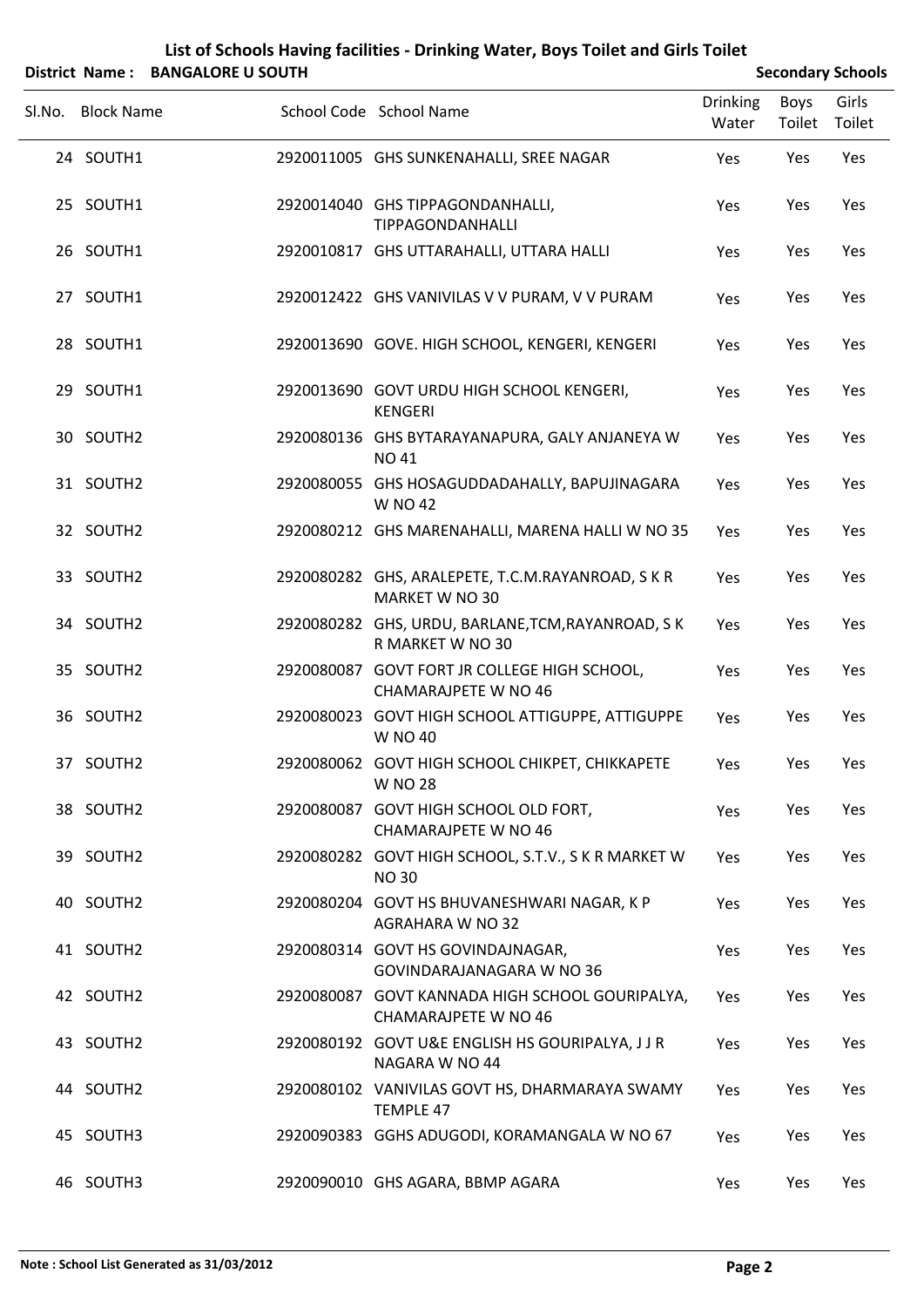| Sl.No. Block Name | School Code School Name                                           | <b>Drinking</b><br>Water | Boys<br>Toilet | Girls<br>Toilet |
|-------------------|-------------------------------------------------------------------|--------------------------|----------------|-----------------|
| 47 SOUTH3         | 2920090181 GHS BEGUR, BOMMANA HALLI CMC                           | Yes                      | Yes            | Yes             |
| 48 SOUTH3         | 2920090090 GHS BERETANA AGRAHARA, BERATENA<br>AGRAHARA            | Yes                      | Yes            | Yes             |
| 49 SOUTH3         | 2920090231 GHS DOMMALUR, DOMMALUR W NO 72                         | Yes                      | Yes            | Yes             |
| 50 SOUTH3         | 2920090435 GHS EJIPURA, EEGIPURA W NO 68                          | Yes                      | Yes            | Yes             |
| 51 SOUTH3         | 2920090291 GHS GOTTIGERE, GOTTIGERE                               | Yes                      | Yes            | Yes             |
| 52 SOUTH3         | 2920090687 GHS JAYANAGAR, GURAPPANAPALYA W NO<br>64               | Yes                      | Yes            | Yes             |
| 53 SOUTH3         | 2920090400 GHS KONAPPANA AGRAHARA, KONAPPANA<br>AGRAHARA          | Yes                      | Yes            | Yes             |
| 54 SOUTH3         | 2920090383 GHS MADIVALA, KORAMANGALA W NO 67                      | Yes                      | Yes            | Yes             |
| 55 SOUTH3         | 2920090821 GHS PUTTENAHALLI, PUTTENHALLI                          | Yes                      | Yes            | Yes             |
| 56 SOUTH3         | 2920090554 GHS YADIYOORU, YADIYURU BMP W NO 59                    | Yes                      | Yes            | Yes             |
| 57 SOUTH3         | 2920090850 GTEHS VIVEK NAGAR, VIVEK NAGARA                        | Yes                      | Yes            | Yes             |
| 58 SOUTH3         | 2920090493 GUHS TANKGUARD, SHANTHINAGAR W NO<br>70                | Yes                      | Yes            | Yes             |
| 59 SOUTH3         | 2920090495 GUHS YALLAGONDAPALYA, SHANTHINAGAR<br>W NO 70          | Yes                      | Yes            | Yes             |
| 60 SOUTH3         | 2920090493 NETHAJI GOVT HS WILSON GARDEN,<br>SHANTHINAGAR W NO 70 | Yes                      | Yes            | Yes             |
| 61 SOUTH4         | 2920031020 GHS B NARAYANAPURA, KAVERI NAGARA                      | Yes                      | Yes            | Yes             |
| 62 SOUTH4         | 2920030490 GHS BIDARAHALLI, BIDARA HALLI                          | Yes                      | Yes            | Yes             |
| 63 SOUTH4         | 2920030860 GHS BILISHIVALE, BILISHIVALE                           | Yes                      | Yes            | Yes             |
| 64 SOUTH4         | 2920031170 GHS DODDAANEKUNDI, DODDANEKKUNDI<br><b>CMC W 29</b>    | Yes                      | Yes            | Yes             |
| 65 SOUTH4         | 2920030620 GHS DODDABANAHALLI, DODDABANA HALLI                    | Yes                      | Yes            | Yes             |
| 66 SOUTH4         | 2920030960 GHS GARUDACHARPALYA, GARUDACHARI<br>PALYA              | Yes                      | Yes            | Yes             |
| 67 SOUTH4         | 2920031560 GHS GUNJURU, GUNJURU                                   | Yes                      | Yes            | Yes             |
| 68 SOUTH4         | 2920031240 GHS IMMADIHALLI, IMMADI HALLI                          | Yes                      | Yes            | Yes             |

69 SOUTH4 2920030700 GHS J HUSKUR, J HUSKUR Ves Yes Yes Yes

## **List of Schools Having facilities ‐ Drinking Water, Boys Toilet and Girls Toilet District Name:** BANGALORE U SOUTH **Secondary** Schools